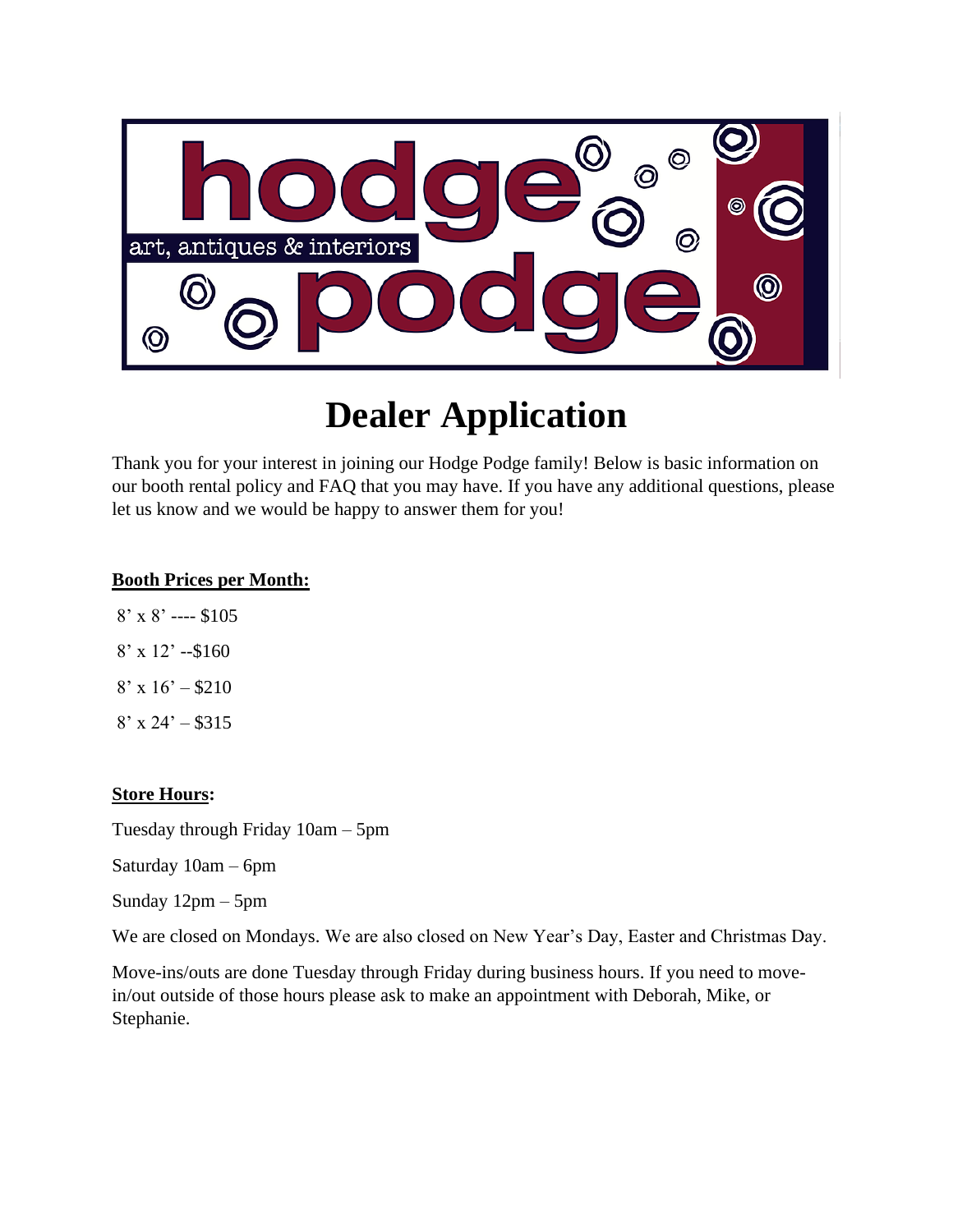#### **Store Commission and Additional Services:**

A 10% commission is deducted on all sales.

There is an additional 3% fee deducted from credit card sales. We do our best to encourage customers to use cash or checks when possible, especially on high ticket items.

We do offer a sales tracking service (Go-Antiquing) for a fee of \$8 a month. This service provides you with daily updates of your sales via e-mail. It is optional but highly recommended.

Please read carefully and initial in the spaces provided.

#### **Booth Contract:**

We do not require a booth rental contract; however, we encourage our dealers to commit to at least three months of renting. It takes time to find your niche and build your business. If for any reason you decide to leave, we require a 30-day notice. Initial\_\_\_\_\_\_

#### **Deposit:**

A 50% deposit is needed in order to reserve a booth space. That deposit will be credited to your first month's rent. Booths are rented as space comes available. Initial\_\_\_\_\_\_

#### **Rent:**

Rent is due by the  $5<sup>th</sup>$  of each month. It should be paid by check or cash. A credit card rent payment will incur an additional 3% fee. Any rent paid after the  $10<sup>th</sup>$  of the month will have a \$25 late fee added to it. Rent paid after the last day of the month will incur a \$50 late fee. For accounting purposes, rent is not deducted from your sales. Any dealer that lapses in rent payments by three months will be asked to vacate the booth. Initial\_\_\_\_\_\_

#### **Dealer Checks:**

Dealer checks are ready for pickup on the  $3<sup>rd</sup>$  of each month. Rent should be paid before picking up the dealer check. Initial\_\_\_\_\_

#### **Marketing:**

We post regularly on Facebook, Twitter and Instagram. We also advertise with billboards and run newspaper ads when we have a special event. We want to see you become a successful seller and we know that part of that is through advertisement!

#### **Social Media:**

Social media platforms can be a great place to boost your sales. You are welcome to list your items on FB Marketplace or other sites to build interest. However, please make sure all sales of your items at the store go through the store computer. Please do not accept payment from your customers and then send them to the store to pickup the item.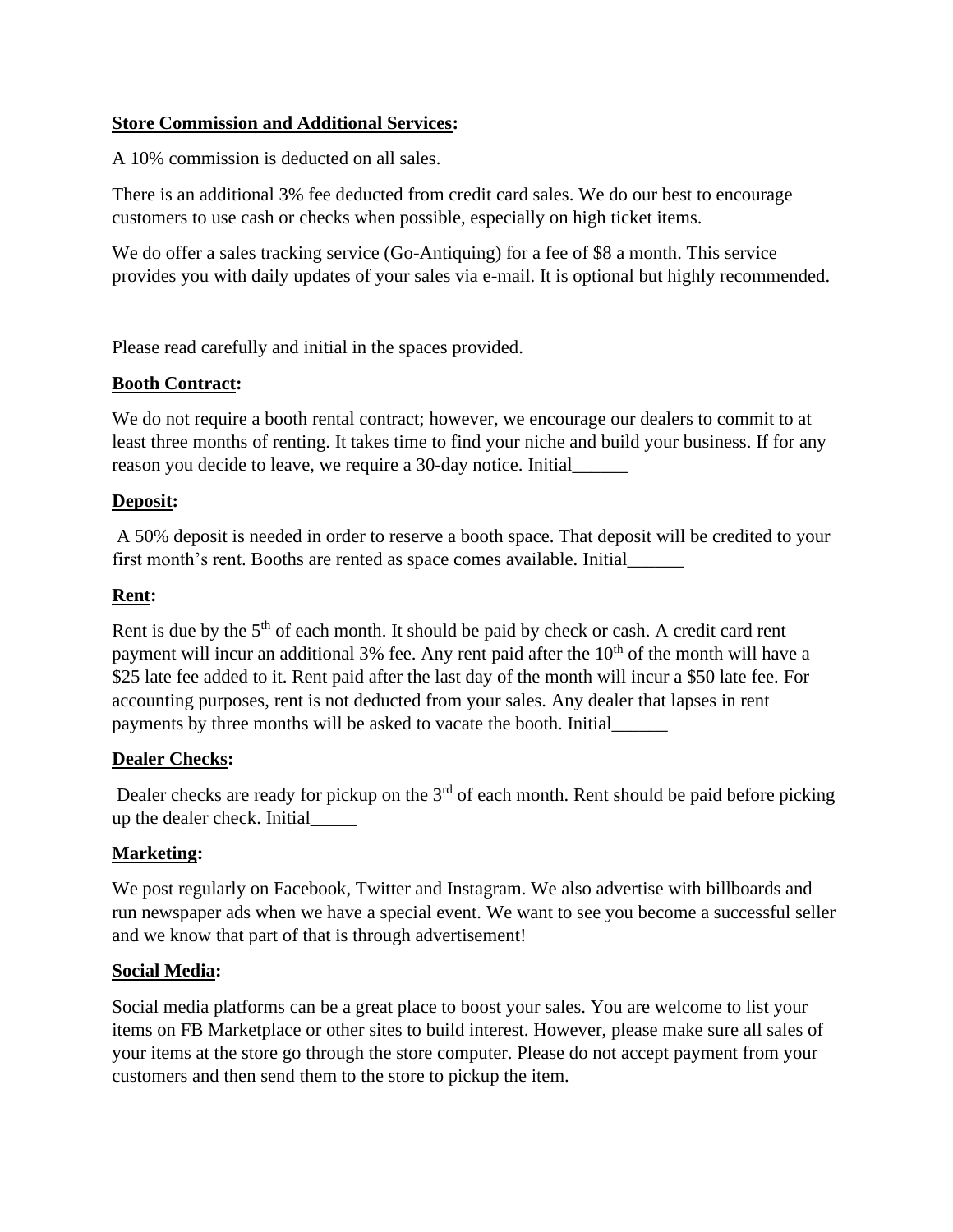## **Frequently Asked Questions**

#### **What if a customer wants a discount on an item?**

We do not discount any items under \$50.00. If someone would like a discount on an item in your booth that is over \$50, we will call you to get your approval. You may also tell us in advance if you are okay with a 10% discount on items over \$50. This information is kept in a private Rolodex at the desk. This would give us permission to apply the discount without having to call you.

#### **What kind of items can I sell at Hodge Podge?**

We recommend items like collectibles, painted furniture, antiques, vintage items, decor, pottery and art. We discourage flea market type items and items such as stuffed animals, guns, pornography, alcohol, tobacco, feathered and extinct animal taxidermy, etc. At this time, we are not accepting any dealers who sell used clothing because we have several clothing dealers already in the store.

#### **When am I allowed to work on my booth?**

You may work on your booth during business hours. We ask that dealers do not bring in or remove large items on Saturdays or Sundays because it can be disruptive to the flow of business. Fridays, Saturdays, and Sundays are our busiest days of the week. Drilling, hammering and taking up aisle space can hinder a customer's shopping experience, which is something we do not want to do if possible.

#### **Do you provide equipment to help me move large items?**

We have three flat carts and two hand trucks available for use next to the loading doors. You are welcome to use these anytime you need to.

#### **Do you provide tags, or should I supply my own?**

We do not supply tags. There is not a preferred tag style, you may use any tag style that you want. Your tag should have your dealer code and price for the item. A description of the item is helpful but not mandatory.

#### **Do I have to work in the store?**

We do not require our dealers to work in the store. We do love to have volunteers in the store on busy days to help. If you volunteer in the store, we will pay your Go-Antiquing fee for one month for each day that you volunteer. Volunteer days are scheduled through Stephanie or Deborah.